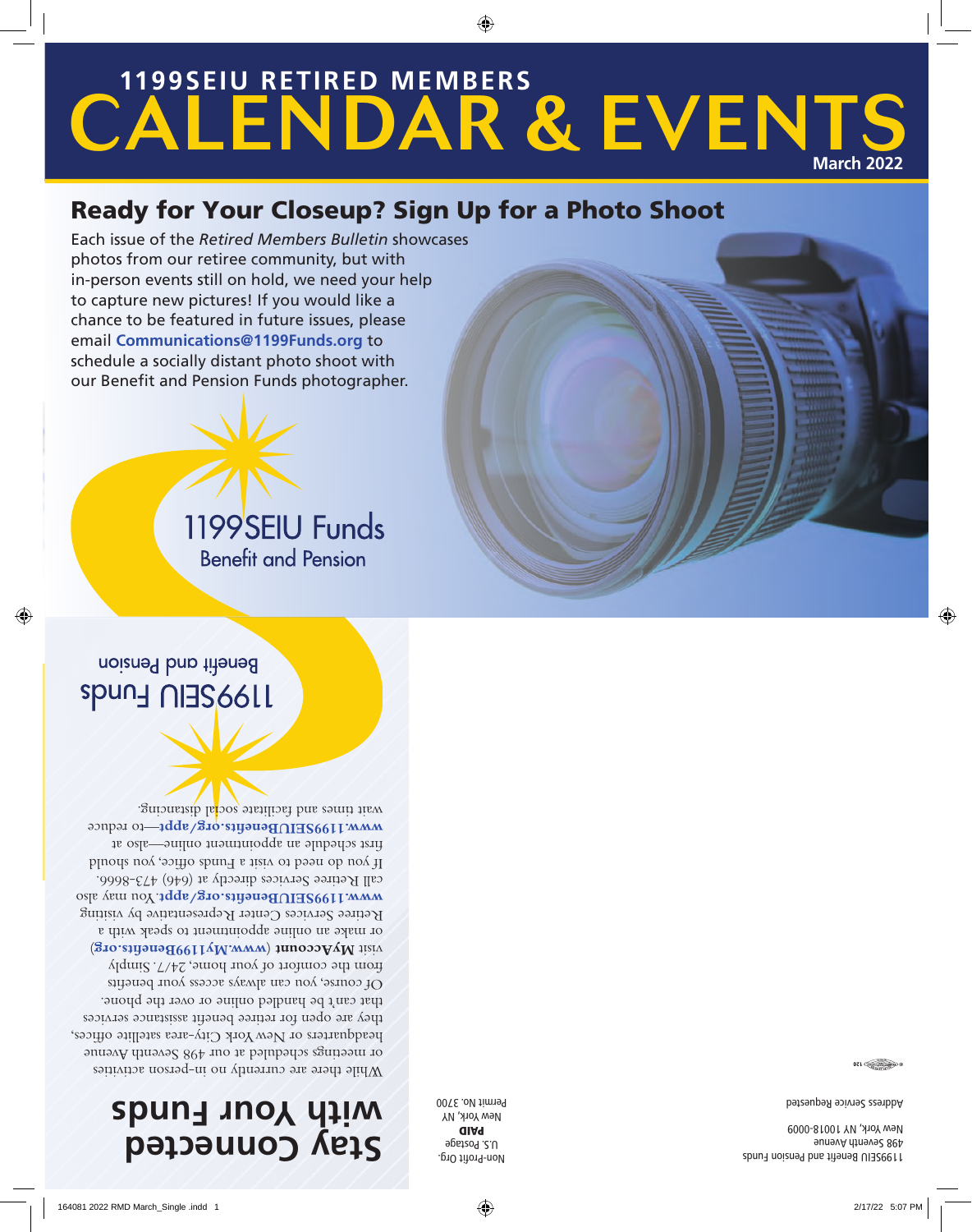# **Stay Connected with Online Chapter Meetings**

We hope you are enjoying these online meetings, using them to "connect" with friendly faces, get updates on Funds news and information about your retiree benefits. Join your chapter meeting by typing the Zoom link listed below into your Internet browser and entering the meeting ID and passcode when prompted. **OR** you can also join your meeting using the phone number listed below your chapter. Visit **www.1199SEIUBenefits.org/retiree-activities** for more details.

### FLORIDA CHAPTERS

#### **South Palm Beach/Delray**

Tuesday, March 1 • 11:00 am to 12:30 pm Join Zoom Meeting: **www.1199SEIUBenefits.org/rnxm** Meeting ID: 876 9067 3739 Passcode: 451733 Call in: (646) 558-8656 or (301) 715-8592

**Broward – Leon Davis** Tuesday, March 1 • 1:00 pm to 2:30 pm Join Zoom Meeting: **www.1199SEIUBenefits.org/afde** Meeting ID: 892 3828 4455 Passcode: 803665 Call in: (646) 558-8656 or (301) 715-8592

**West Palm Beach** Wednesday, March 2 • 11:00 am to 12:30 pm Join Zoom Meeting: **www.1199SEIUBenefits.org/uydq** Meeting ID: 995 8142 9679 Passcode: 657472 Call in: (646) 558-8656 or (312) 626-6799

**Miami – Ossie Davis** Thursday, March 3 • 11:00 am to 12:30 pm Join Zoom Meeting: **www.1199SEIUBenefits.org/kfra** Meeting ID: 871 8095 3693 Passcode: 825709 Call in: (646) 558-8656 or (312) 626-6799

**Port St. Lucie** Monday, March 7 • 11:00 am to 12:30 pm Join Zoom Meeting: **www.1199SEIUBenefits.org/qrpa** Meeting ID: 817 8018 0828 Passcode: 501074 Call in: (646) 558-8656 or (312) 626-6799

**Palm Bay/Melbourne** Tuesday, March 8 • 12:30 pm to 2:00 pm Join Zoom Meeting: **www.1199SEIUBenefits.org/hxrc** Meeting ID: 819 8713 2081 Passcode: 531003 Call in: (646) 558-8656 or (312) 626-6799

**Orlando** Wednesday, March 16 • 11:00 am to 12:30 pm Join Zoom Meeting: **www.1199SEIUBenefits.org/olmn** Meeting ID: 854 7527 1519 Passcode: 463907 Call in: (646) 558-8656 or (301) 715-8592

#### **Casselberry – Doris Turner**

Thursday, March 17 • 11:00 am to 12:30 pm Join Zoom Meeting: **www.1199SEIUBenefits.org/xtzh**  Meeting ID: 868 7968 6856 Passcode: 032879 Call in: (646) 558-8656 or (301) 715-8592

**North Port** Tuesday, March 22 • 11:00 am to 12:30 pm Join Zoom Meeting: **www.1199SEIUBenefits.org/eccr** Meeting ID: 849 1753 8783 Passcode: 147677 Call in: (646) 558-8656 or (312) 626-6799

**Tampa** Wednesday, March 23 • 11:00 am to 12:30 pm Join Zoom Meeting: **www.1199SEIUBenefits.org/gytr** Meeting ID: 898 3130 0650 Passcode: 402048 Call in: (646) 558-8656 or (301) 715-8592

**Fort Myers** Monday, February 28 • 11:00 am to 12:30 pm Join Zoom Meeting: **www.1199SEIUBenefits.org/nway**  Meeting ID: 815 4661 3736 Passcode: 188493 Call in: (646) 558-8656 or (312) 626-6799

### NEW YORK CHAPTERS

**Westchester** Wednesday, March 2 • 1:30 to 3:00 pm Join Zoom Meeting: **www.1199SEIUBenefits.org/grtw** Meeting ID: 833 9326 8840 Passcode: 472687 Call in: (646) 558-8656 or (312) 626-6799

#### **Bronx – Joseph James**

Friday, March 4 • 11:00 am to 12:30 pm Join Zoom Meeting: **www.1199SEIUBenefits.org/grtj**  Meeting ID: 871 5708 9200 Passcode: 297923 Call in: (646) 558-8656 or (312) 626-6799

**Staten Island** Tuesday, March 8 • 3:00 pm to 4:30 pm Join Zoom Meeting: **www.1199SEIUBenefits.org/grtm** Meeting ID: 885 0283 0962 Passcode: 304680 Call in: (646) 558-8656 or (301) 715-8592

#### **Hudson Valley**

Wednesday, March 9 • 2:00 pm to 3:30 pm Join Zoom Meeting: **www.1199SEIUBenefits.org/rhvc**  Meeting ID: 992 5560 8939 Passcode: 407967 Call in: (646) 558-8656 or (301) 715-8592

**Suffolk County** Thursday, March 10 • noon to 1:30 pm Join Zoom Meeting: **www.1199SEIUBenefits.org/grtq** Meeting ID: 837 9819 3798 Passcode: 066468 Call in: (646) 558-8656 or (312) 626-6799

#### **North Bronx – Bernard Minter**

Monday, March 14 • 11:00 am to 12:30 pm Join Zoom Meeting: **www.1199SEIUBenefits.org/grtb**  Meeting ID: 899 2809 2328 Passcode: 880819 Call in: (646) 558-8656 or (312) 626-6799

#### **New Hyde Park – Eleanor Tilson**

Tuesday, March 15 • 2:00 pm to 3:30 pm Join Zoom Meeting: **www.1199SEIUBenefits.org/grtv**  Meeting ID: 898 4295 0149 Passcode: 805074 Call in: (646) 558-8656 or (312) 626-6799

#### **Hicksville – Milton Konowe**

Wednesday, March 16 • 2:00 pm to 3:30 pm Join Zoom Meeting: **www.1199SEIUBenefits.org/grtc** Meeting ID: 820 5078 3279 Passcode: 248296 Call in: (646) 558-8656 or (301) 715-8592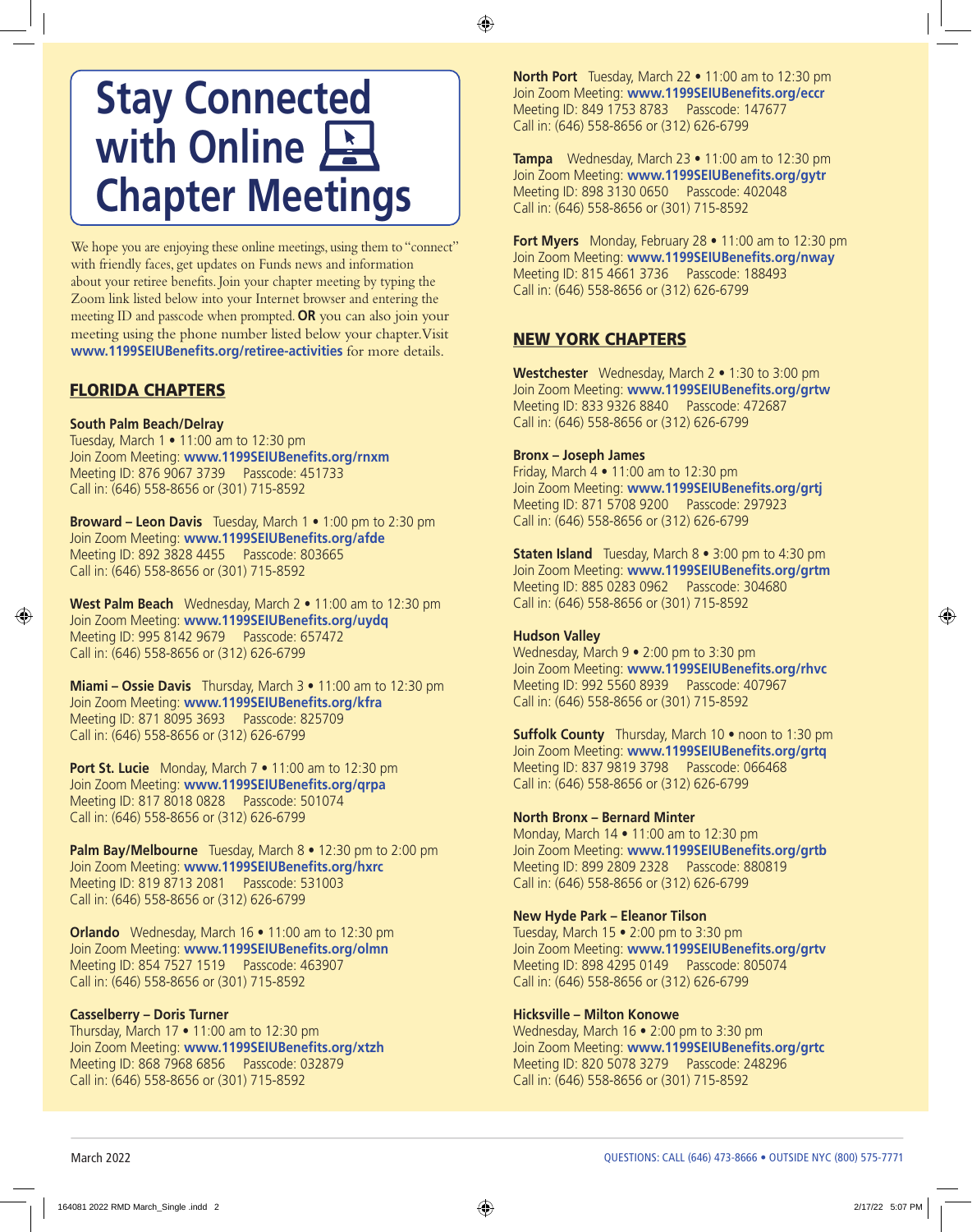### NEW YORK CHAPTERS *(continued)*

**Brooklyn – Mattie Small** Friday, March 18 • 11:00 am to 12:30 pm Join Zoom Meeting: **www.1199SEIUBenefits.org/grtz** Meeting ID: 847 3547 4285 Passcode: 833644 Call in: (646) 558-8656 or (312) 626-6799

**Queens – Edward Garrins** Tuesday, March 22 • 2:00 pm to 3:30 pm Join Zoom Meeting: **www.1199SEIUBenefits.org/grtn** Meeting ID: 842 8796 0384 Passcode: 403606 Call in: (646) 558-8656 or (312) 626-6799

#### **Brooklyn – Marshall Dubin**

Wednesday, March 23 • 2:00 pm to 3:30 pm Join Zoom Meeting: **www.1199SEIUBenefits.org/grtk**  Meeting ID: 864 2454 1829 Passcode: 475844 Call in: (646) 558-8656 or (312) 626-6799

**Midtown Manhattan** Thursday, March 24 • 2:00 pm to 3:30 pm Join Zoom Meeting: **www.1199SEIUBenefits.org/grth** Meeting ID: 829 5698 9299 Passcode: 396537 Call in: (646) 558-8656 or (301) 715-8592

**Harlem – Leon Davis** Friday, March 25 • 2:00 pm to 3:30 pm Join Zoom Meeting: **www.1199SEIUBenefits.org/grtx** Meeting ID: 848 7740 4951 Passcode: 392318 Call in: (646) 558-8656 or (301) 715-8592

### Virginia Chapter

Thursday, March  $3 \cdot 2:00$  pm to 3:30 pm Join Zoom Meeting: **www.1199SEIUBenefits.org/znnj** Meeting ID: 854 2471 2909 Passcode: 828684 Call in: (646) 558-8656 or (312) 626-6799

### **New Jersey Chapter**

Thursday, March 10 • 2:30 pm to 4:00 pm Join Zoom Meeting: **www.1199SEIUBenefits.org/qzuy**  Meeting ID: 815 0762 0238 Passcode: 378715 Call in: (646) 558-8656 or (312) 626-6799

### Georgia Chapter

Friday, March 11 • 2:00 pm to 3:30 pm Join Zoom Meeting: **www.1199SEIUBenefits.org/wbjh** Meeting ID: 817 2802 1885 Passcode: 603894 Call in: (646) 558-8656 or (301) 715-8592

### Pennsylvania Chapter

Monday, March 14 • 3:00 pm to 4:30 pm Join Zoom Meeting: **www.1199SEIUBenefits.org/hdtb**  Meeting ID: 812 1855 8403 Passcode: 081837 Call in: (646) 558-8656 or (301) 715-8592

### North & South Carolinas Chapter

Friday, March 18 • 1:30 pm to 3:00 pm Join Zoom Meeting: **www.1199SEIUBenefits.org/grtk**  Meeting ID: 832 8595 7258 Passcode: 762414 Call in: (646) 558-8656 or (312) 626-6799

### **Have You Joined Our Retired Members' Online Community Yet?**

As we continue to hold many of our events online due to the ongoing COVID-19 pandemic, stay connected and get the latest information about your benefits and programs with our **1199SEIU Retired Members Facebook group**. Here you can find the latest



news, learn about upcoming meetings and talk with fellow retirees. Join the group today and invite other retired members. Remember: We are stronger together! **Visit www.Facebook.com/groups/1199SEIURetiredMembers**

# **Tune In for** "**Seniors Out Speaking**" **Online**

The Medicare Rights Center's "Seniors Out Speaking" (SOS) program helps 1199SEIU retirees learn more about timely Medicare topics via monthly webinar presentations. The March SOS presentation will take place **Tuesday, March 22, at 3:30 pm** and will cover Medicare coverage of preventive services.

Join Zoom Meeting: **www.1199SEIUBenefits.org/rsos**  If you do not have Internet access, you can use the following call-in information: **Conference line: (646) 558-8656 Webinar ID: 999 7268 1095**

**If you have any registration questions, please contact mi@medicarerights.org**. **Please visit www.1199SEIUBenefits.org/sos to access additional materials and information related to the SOS program.**

### **Stay Informed with Aetna Online Health Presentations**

Through our partnership with Aetna, you can stay up to date on important health and wellness topics by viewing monthly online presentations. Aetna will present a 30-minute live webinar from an Aetna registered nurse, who will review each month's health topic and provide resources.

The video will be available on the Aetna website at the start of each month, allowing you to watch whenever it fits your schedule. Visit **1199SEIU.AetnaMedicare.com** for more information and to view the monthly presentation.

### Upcoming Topics

**March** Accessing Mental Wellness Online **Nutrition and Staying Active**